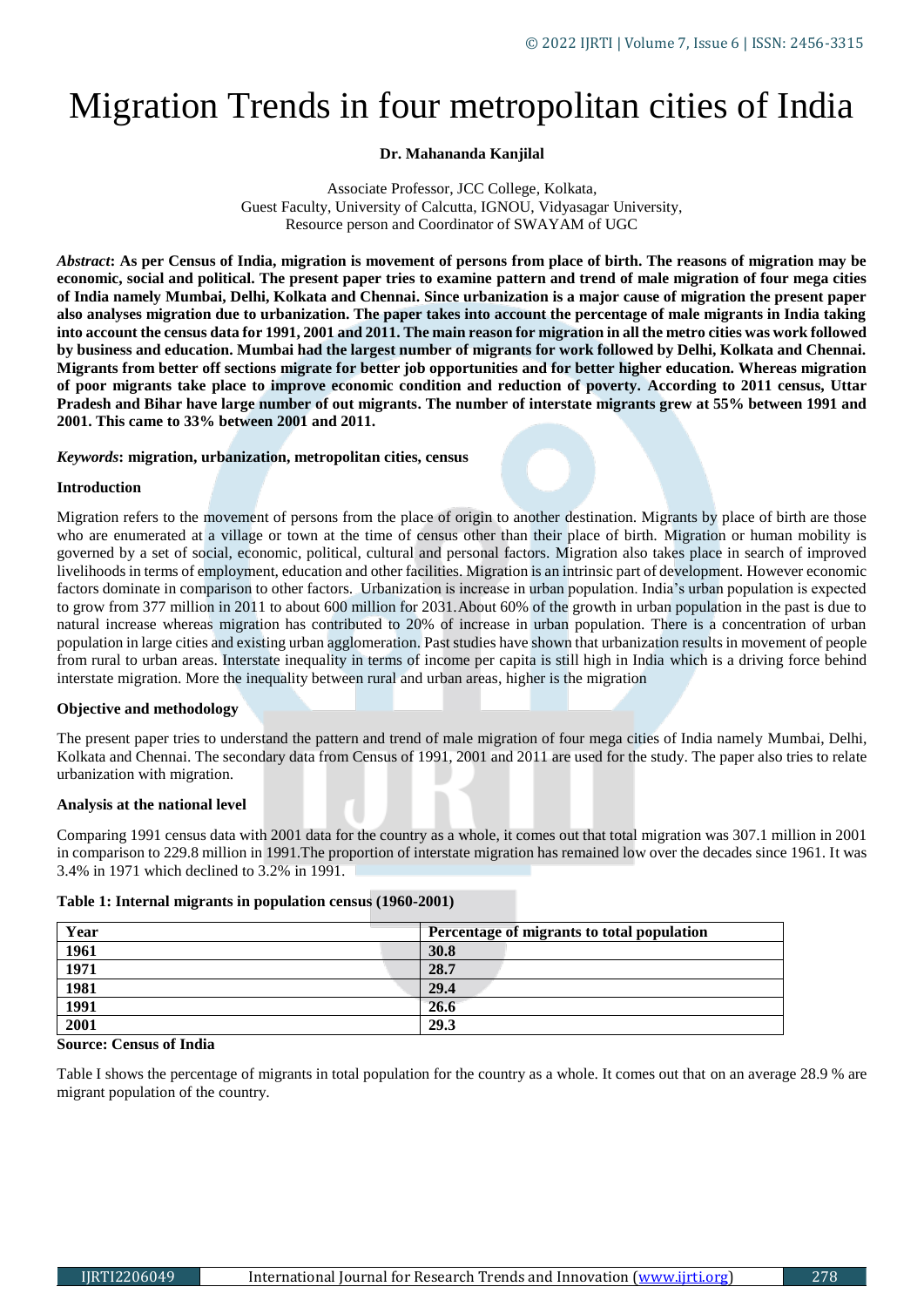| <b>Reasons</b>         | Persons as a %<br>of total migrants | Persons as a %<br>of total migrants | Male migrants as<br>a % of total<br>migrants | Male migrants as<br>a % of total<br>migrants |
|------------------------|-------------------------------------|-------------------------------------|----------------------------------------------|----------------------------------------------|
|                        | 1991                                | 2001                                | 1991                                         | 2001                                         |
| <b>Work/Employment</b> | 12.1                                | 14.7                                | 30.4                                         | 37.6                                         |
| <b>Business</b>        | 2.7                                 | 1.2                                 | 6.6                                          | 2.9                                          |
| <b>Education</b>       | 4.2                                 |                                     | Q                                            | 6.2                                          |
| <b>Marriage</b>        | 44.9                                | 43.8                                | 2.6                                          | 2.1                                          |

# **Table 2: Reasons for migration in India in 2001(0 to 9 years)**

# **Source: Census of India**

From table 2 it comes out that marriage was the main reason behind migration in India. The percentage is high for females. In 2001, out of 65.4 million female migrants, 42.4 million women migrate for marriage. Among males, the main reason for migration was work or employment.12.3 million out of 32.8 million males migrate for work or employment.

According to 2001 census, Maharastra received largest number of migrants ( 7.9 million) followed by Delhi ( 5.6 million) and West Bengal ( 5.5 million). In 1991, the migrants of Maharastra, Delhi and West Bengal were 4.3 million, 3.7 million and 5.1 million respectively. The data reflects sharp increase in migration in these states. In migration in last ten years is the largest in Greater Mumbai UA followed by Delhi. Proportion of migrants to total population was the largest in Delhi UA ((16.4%) followed by Greater Mumbai (15.1%).

# **Migration in four metropolitan cities of India**

In 1951 there were only four metropolitan cities in India but in 2001 the number has increased to 35, a seven fold increase in 50 years. Delhi, Kolkata, Mumbai and Chennai are the leading metros in India. These cities have attracted migrants from all over the country.

# **Table 3: % of males in total migrants**

|                  |         | 1991        |            |         | 2001    |            |
|------------------|---------|-------------|------------|---------|---------|------------|
| <b>Cities</b>    | Total   | <b>Male</b> | % of Males | Total   | Male    | % of Males |
| <b>Delhi</b>     | 3290708 | 1801830     | 54.76      | 5550323 | 3111671 | 56.06      |
| <b>Mumbai</b>    | 4436167 | 2494516     | 56.23      | 7141583 | 4137467 | 57.93      |
| <b>Calcutta</b>  | 2617626 | 1381157     | 52.76      | 3735752 | 1994693 | 53.39      |
| <b>Chennai</b>   | 1498195 | 769969      | 51.39      | 1608299 | 855103  | 53.17      |
| $\sim$<br>$\sim$ | 0.7.1   |             |            |         |         |            |

#### **Source: Census of India**

It has been found that percentage of males in total migrants were more than 50% in both the years 1991 and 2001 in the metro cities taken under consideration.

This is shown in table 3.

# **Table 4: % of male migrants in total population**

|                 | 1991                  | 2001  | 1991          | 2001  |
|-----------------|-----------------------|-------|---------------|-------|
| <b>Cities</b>   | <b>Total Migrants</b> |       | Male migrants |       |
| <b>Delhi</b>    | 39.09                 | 43.39 | 39.16         | 44.31 |
| <b>Mumbai</b>   | 35.22                 | 43.63 | 36.20         | 46.08 |
| <b>Calcutta</b> | 23.75                 | 28.27 | 22.93         | 28.21 |
| Chennai         | 27.63                 | 25.03 | 27.44         | 25.96 |

**Source: Census of India**

In 1991 and 2001 total migrants and male migrants both increased in the four metro cities except in Chennai. This is alarming for the metro cities which are becoming overburdened with the problems of housing and provisioning of basic amenities. Increased urbanization is creating many socioeconomic problems in mega cities and increased migration is aggravating these problems.

## **Table 5: Percentage increase in population and male migration between 1991 and 2001**

| <b>Cities</b>  | % increase in urban Population | % increase in male migration |
|----------------|--------------------------------|------------------------------|
| <b>Delhi</b>   | 37.68                          | 72.69                        |
| <b>Mumbai</b>  | 29.95                          | 65.86                        |
| Kolkata        | 19.91                          | 44.42                        |
| <b>Chennai</b> | 18.50                          | 11.05                        |

**Source: Census of India**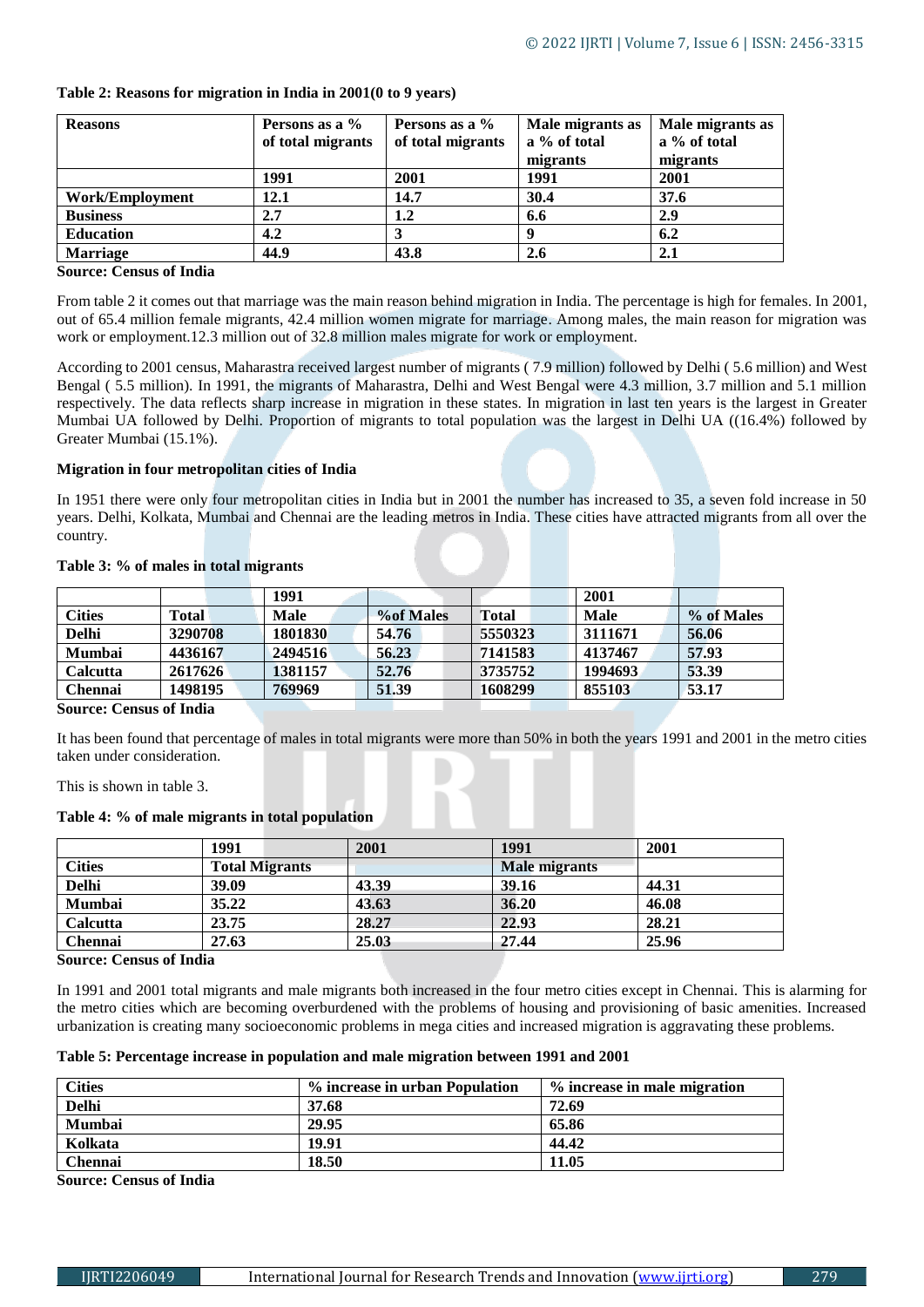Taking into account the percentage increase in population and percentage increase in male migration it comes out that in both the cases Delhi is the top position followed by Mumbai, Kolkata and Chennai. Percentage increase in population and Migrants are much less in Chennai. From table 4 it also comes out that percentage increase in male migrants in the metro cities are more than double except in Chennai. This is alarming for the metro cities which are becoming overburdened with the problems of housing and provisioning of basic civic amenities.

| <b>City</b>             | Work  | <b>Business</b> | <b>Education</b> | <b>Marriage</b> |
|-------------------------|-------|-----------------|------------------|-----------------|
|                         |       |                 |                  |                 |
| Kolkata                 | 17.75 | 2.28            | 1.16             | 0.30            |
| <b>Mumbai</b>           | 34.52 | 0.87            | 1.19             | 0.21            |
| <b>Chennai</b>          | 18.71 | 1.29            | 1.26             | 0.67            |
| Delhi Delhi             | 32.04 | 0.64            | 1.10             | 0.15            |
| Cource: Cangus of India |       |                 |                  |                 |

## **Table 6: Reasons for male migration in metropolitan cities in 2001**

#### **Source: Census of India**

The main reason for migration in all the metro cities was found to be for work followed by business and education. Marriage is the least reason for migration for males in four metro cities. This is shown in table 6. Mumbai hosted the largest percent of migrants in 2001 followed by Delhi, Kolkata and Chennai. For business Kolkata is ahead of other states and majority went to Chennai for education. Male migration for marriage is less than 1% in all the metro cities.

## **Urbanization and Migration**

# **Table7: Annual growth rate of population of four metro cities**

| <b>City</b>  | 1981 | 1991 | 2001 |
|--------------|------|------|------|
| Mumbai       | 49.3 | 41.3 | 29.9 |
| Kolkata      | 23.9 | 19.9 | 19.9 |
| <b>Delhi</b> | 53   | 51.5 | 37.7 |
| Chennai      | 40.3 | 26.4 | 18.5 |

## **Source: Census of India**

In India a close relation is found between urbanization and economic development (Sovani 1964, Bhagat 2012). About 65% of Gross Domestic product accrue from urban areas that comprise of one third of India's total population ( 31% urban , 2011 census).India has about 8000 cities and towns, 53 million plus cities , consisting 43% of India's urban population ( Bhagbat and Mohanty 2009) Bhagbat ( 2009). India has experienced rapid urban population growth .Net rural to urban classification ( preceding the census 2011) contributed about one third to urban population compared to one fourth by net rural to urban migration( Bhagat 2012). Therefore pattern of urbanization in India is a complex process of changes in the characteristics of human settlements. It is not simply a rural to urban transfer of labour and population. Urban areas have better access to civic facilities which attract migrants from other areas. With that there are huge problems like proliferation of slums, overcrowding, pollution, urban crime and violence etc. According to estimate of United Nations, India has low level of urbanization. The projected urban population of India is 814 million ie 50% of total population by 2050(UN 2015).

Migration and urbanization in India have historically been linked to stagnation of agriculture and lack of sectoral diversification within agrarian economy. The growth rates of agricultural production and income has been noted to be low and unstable over the past several decades. This resulted lack of livelihood opportunities in rural areas. A low rate of infrastructural investment in rural areas also affected agriculture adversely. This has led to migration from several backward rural areas.

In India regional inequality is associated with the process of urbanization and migration.Migration has huge potential to improve human development. Migration also helps to reduce poverty. In India, rural to urban migration consists of migrants from relatively better off sections of population and also very poor people searching employment in urban areas. People from better off section migrate for better education and better job opportunities. Poor people migrate for economic improvement and reduction of poverty.

The two main outcomes of rural to urban migration are efficiency of land use and poverty reduction. Seasonal and temporary migration from rural to urban areas is also a common feature of migration in India. It not only helps to reduce poverty but creates a positive impact on building assets and improving education and health care facilities. However migration is not seen positively in India, because of lack of integration of migration with process of development. Integration of migration and urbanization is needed with development policies

Urbanisation is the rate of increase in urban population. In table 6 we find in four metro cities rate of growth of urban population have declined from 1981 to 2001. This may be due to declassification of urban area or increased out migration from these cities.

The correlation coefficients between urbanization and migration of four metro cities for the years 1991 and 2001 are found to be - 0.05 and 0.34 respectively. It shows a poor relationship between the two variables.

Migration and urbanization must be taken into consideration in the context of emergence of global cities. These cities are not only linked with national market but with international market. The strategy of economic reform and globalization are leading to growth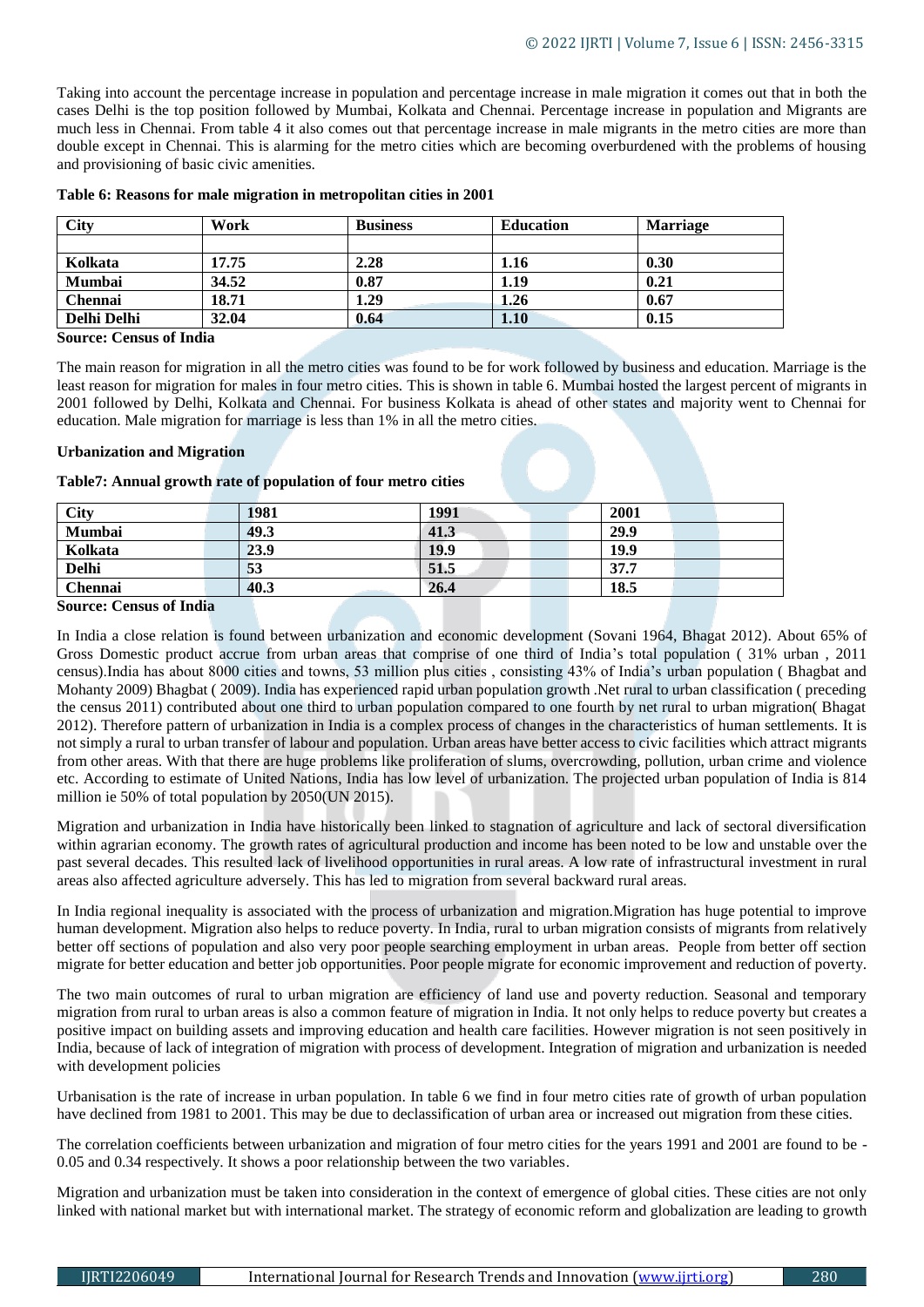of industries and business creating employment opportunities in global cities. Given this perspective, policies should be framed in such a way to harness the potential of migration in cities for promoting a balanced settlement structure.

## **Census 2011**

In the census 2011, Uttar Pradesh and Bihar are found to have disproportionately high number of out migrants. In 2011, 20.9 million people migrated outside the state from Uttar Pradesh and Bihar. Hindi belt is the main source of migrants. Uttar Pradesh, Bihar, Rajasthan, Madhya Pradesh accounted for 50% of total interstate migrants.

| Table 8: Per capita Growth Rates of Net State Domestic Product during 1993-2009 |
|---------------------------------------------------------------------------------|
|---------------------------------------------------------------------------------|

| <b>State</b>          | 1993-2001 | 2001-2009 |
|-----------------------|-----------|-----------|
| <b>Bihar</b>          | 1.41      | 5.86      |
| Maharastra            | 2.38      | 8.13      |
| <b>Uttar Pradesh</b>  | 1.31      | 3.88      |
| <b>West Bengal</b>    | 5.04      |           |
| <b>Tamil Nadu</b>     | 3.99      | 6.75      |
| <b>Madhya Pradesh</b> | 2.13      | 3.37      |
| India                 | 3.34      | 5.85      |

# **Source: Kumar Subramanium, 2011**

From table 8 we find the per capita growth rates of Net State Domestic Product of Bihar, Uttar Pradesh and Madhya Pradesh are quite less than national average. This can be a possible reason for increasing number of migrants from these states to relatively developed states like Maharastra , Tamilnadu etc.

Migrants constitute more than one third of population in metros like Delhi and Mumbai. Maharastra, Delhi, Gujarat, Uttar Pradesh, Haryana housed 50% of country's interstate migrants.

The number of interstate migrants grew at 55% between 1991 and 2001. This came down to 33% between 2001 and 2011.

## **Conclusion**

Average percentage of migrants in total population is 28.9% from 1961 to 2001. In 1991 and 2001, marriage was the main reason for migration which is high for females. Among males the main reason for migration is work or employment.

In 2001 census , Maharastra housed largest number of migrants followed by Delhi and West Bengal.

In 1991 and 2001, percentage of males in total migrants were more than fifty percent in the four metro cities; Mumbai Delhi, Kolkata and Chennai. In 1991 and 2001 the total and male migrants both increased in four metro cities except in Chennai.

Taking into account the percentage increase in population and percentage increase in male migration it comes out that in both the cases Delhi is at the top position followed by Mumbai, Kolkata and Chennai.

The main reason for migration in all the metro cities was work followed by business and education. Mumbai had the largest number of migrants for work followed by Delhi, Kolkata and Chennai.

For business Kolkata is ahead of other metro cities and majority went to Chennai for education. Male migration for marriage is less than one percent in the metro cities.

In India, regional economic inequality is associated with process of urbanization and migration.

Migrants from better off sections migrate for better job opportunities and for better higher education. Whereas migration of poor migrants take place to improve economic condition and reduction of poverty.

However, migration is not seen positively in India because of lack of integration between urbanization and migration. Low values of correlation coefficients also reflect that.

According to 2011 census, Uttar Pradesh and Bihar have large number of out migrants which amounted to 20.9 million in 2011.

Migrants constitute more than one third of population in metros like Delhi and Mumbai.

The number of interstate migrants grew at 55% between 1991 and 2001. This came to 33% between 2001 and 2011.

## **References**

Banerjee Biswajit 1986 Rural to Urban Migration and the urban Labour Market, A case Study of Delhi, Bombay and New Delhi, Himalaya Publishing House

Bhagat R B and Mohanty Soumaya 2009 Emerging Pattern of urbanization and the Contribution of Migration in Urban Growth in India, Asian Population studies Vol5,No.1